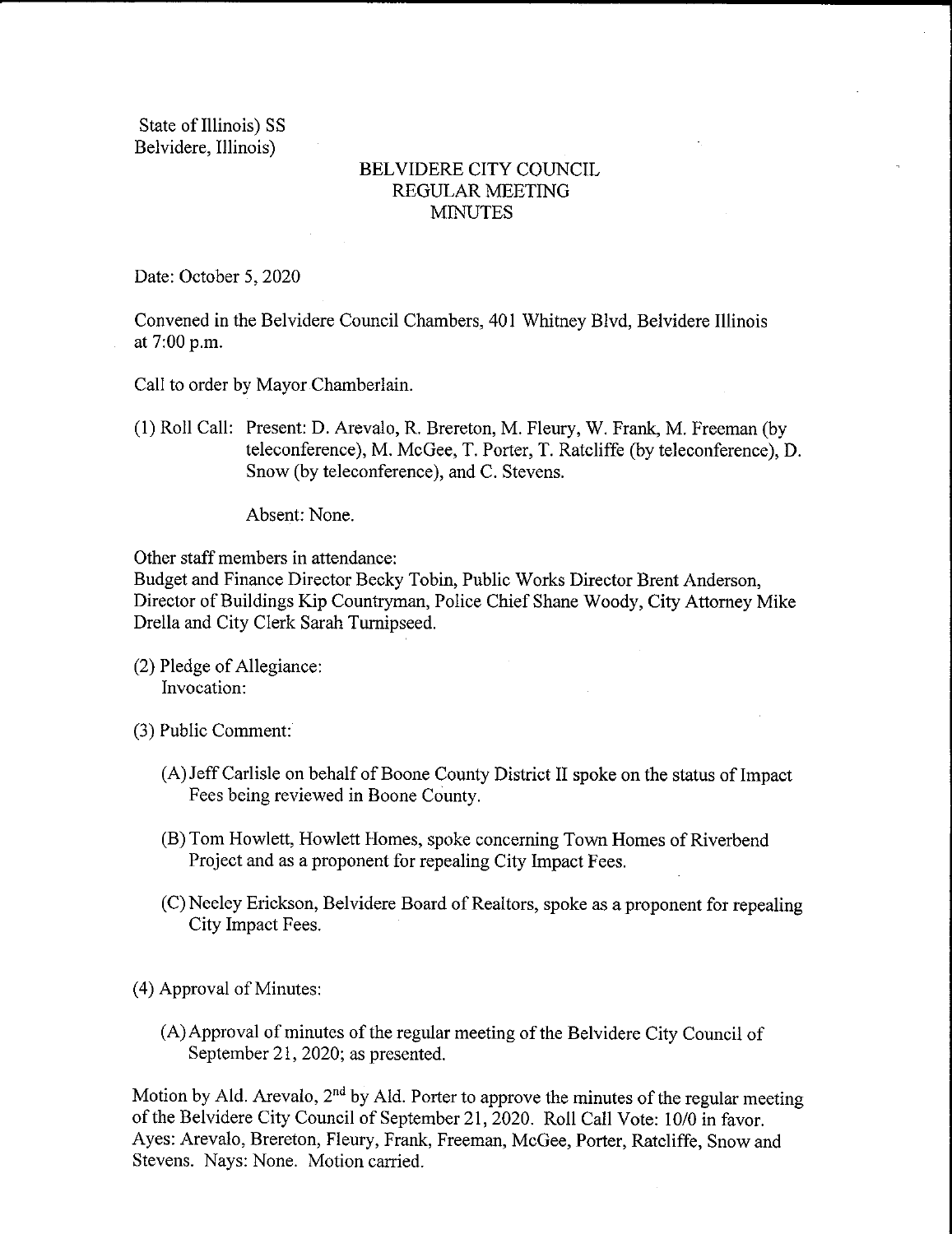- 5) Public Hearing: None.
- 6) Special Messages and Proclamations: None.
- 7) Approval of Expenditures: None.
- 8) Committee Reports and Minutes of City Officers:
	- A) Minutes of Committee of the Whole— Public Safety and Finance and Personnel of September 28, 2020.

Motion by Ald. Frank,  $2<sup>nd</sup>$  by Ald. McGee to approve the minutes of Committee of the Whole— Public Safety and Finance and Personnel of September 28, 2020, Roll Call Vote: 10/0 in favor. Ayes: Brereton, Fleury, Frank, Freeman, McGee, Porter, Ratcliffe, Snow, Stevens and Arevalo. Nays: None. Motion carried.

9) Unfinished Business:

(A) Ord.  $#492H - 2<sup>nd</sup>$  Reading: An Ordinance Authorizing the Sale of a Municipal Parking Lot. (Former Manley Lot) Tabled August 3, 2020. Parking Lot. (Former Manley Lot)

Motion by Ald. Porter,  $2<sup>nd</sup>$  by Ald. McGee to remove Ordinance #492H from the table. Roll Call Vote: 10/0 in favor. Ayes: Fleury, Frank, Freeman, McGee, Porter, Ratcliffe, Snow, Stevens, Arevalo and Brereton. Nays: None. Motion carried.

Motion by Ald. Snow,  $2<sup>nd</sup>$  by Ald. Porter to amend as set forth in revised Ordinance 492H included in the October 5, 2020, City Council Packet. Discussion took place. Roll Call Vote to Amend: 10/0 in favor. Ayes: Frank, Freeman, McGee, Porter, Ratcliffe, Snow, Stevens, Arevalo, Brereton and Fleury. Nays: None. Motion carried.

Motion by Ald. Arevalo,  $2<sup>nd</sup>$  by Ald. Stevens to pass Ordinance #492H as amended. Roll Call Vote: 10/0 in favor. Ayes: Freeman, McGee, Porter, Ratcliffe, Snow, Stevens, Arevalo, Brereton, Fleury and Frank. Nays: None. Motion to carried.

 $(B)$  Ord. #505H – 2<sup>nd</sup> Reading: An Ordinance Authorizing the Acquisition of Property for the Logan Avenue Right of Way Expansion.

Motion by Ald. Arevalo,  $2<sup>nd</sup>$  by Ald. Snow to pass Ordinance #505H. Discussion took place. Roll Call Vote: 10/0 in favor. Ayes: McGee, Porter, Ratcliffe, Snow, Stevens, Arevalo, Brereton, Fleury, Frank and Freeman. Nays: None. Motion carried.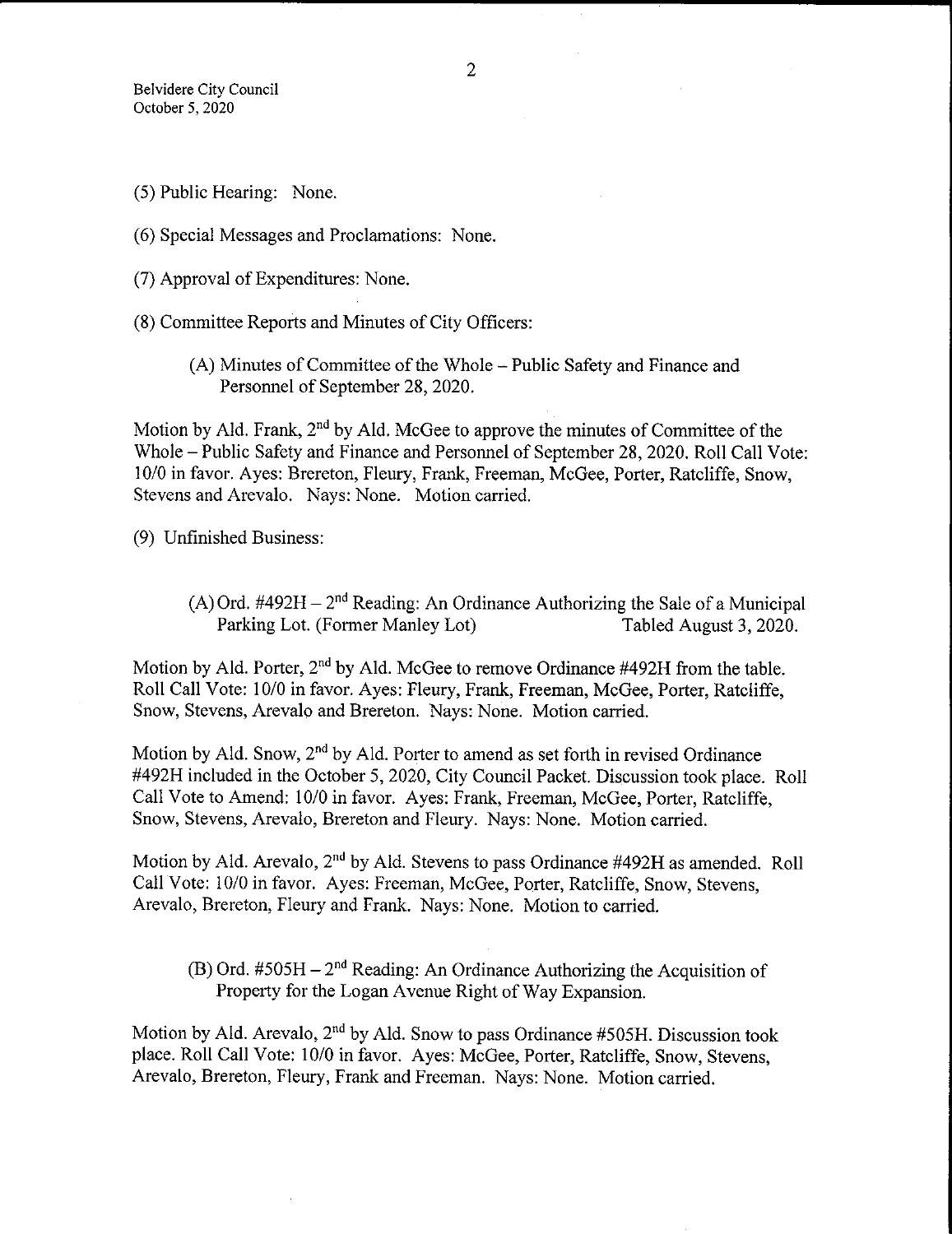- 10) New Business:
	- $(A)$  Ord. #506H 1<sup>st</sup> Reading: An Ordinance Repealing Section 15-25 of the Belvidere Municipal Code.

Let the record show Ord. #506H was placed on file for first reading.

Motions forwarded from Committee of the Whole – Public Safety, Finance  $\&$  Personnel of September 28, 2020.

- $(A)$  Motion to approve to spend the \$1,500.00 donation from Gordon and Linda Neese on the patrol rehabilitation project. Roll Call Vote: 10/0 in favor. Ayes: Porter, Ratcliffe, Snow, Stevens, Arevalo, Brereton, Fleury, Frank, Freeman and McGee. Nays: None. Motion carried.
- B) Motion to approve accepting the \$ 50, 000. 00 donation to assist in the purchase of body worn cameras for the Belvidere Police Department. Roll Call Vote: 10/0 in favor. Ayes: Ratcliffe, Snow, Stevens, Arevalo, Brereton, Fleury, Frank, Freeman, McGee and Porter. Nays: None. Motion carried.
- C) Motion to approve the fiscal year ending April 30, 2020, audit as presented by Sikich. Roll Call Vote: 10/0 in favor: Ayes: Snow, Stevens, Arevalo, Brereton, Fleury, Frank, Freeman, McGee, Porter and Ratcliffe. Nays: None. Motion carried.
- D) Motion to proceed with a contract with Gordon Flesch for copiers and printers. Roll Call Vote: 10/0 in favor. Ayes: Stevens, Arevalo, Brereton, Fleury, Frank, Freeman, McGee, Porter, Ratcliffe and Snow. Nays: None. Motion carried.
- E) Motion to approve the low bid from Slayton Construction in the amount of 11, 000. 00 for replacement windows at 1000 Nettie Street. This work will be paid from the Illinois Housing Grant. Discussion took place. Roll Call Vote: 10/0 in favor. Ayes: Arevalo, Brereton, Fleury, Frank, Freeman, McGee, Porter, Ratcliffe, Snow and Stevens. Nays: None. Motion carried.
- F) Motion to approve the proposal from Morse Electric, in the amount of \$12,126.00, for installation of a separate electrical circuit with a compact generator and automatic transfer switch for the Water Department SCADA System. This work will be paid for from the Water Department line item #61-5-810-6000. Roll Call Vote: 10/0 in favor. Ayes: Brereton, Fleury, Frank, Freeman, McGee, Porter, Ratcliffe, Snow, Stevens and Arevalo. Nays: None. Motion carried.